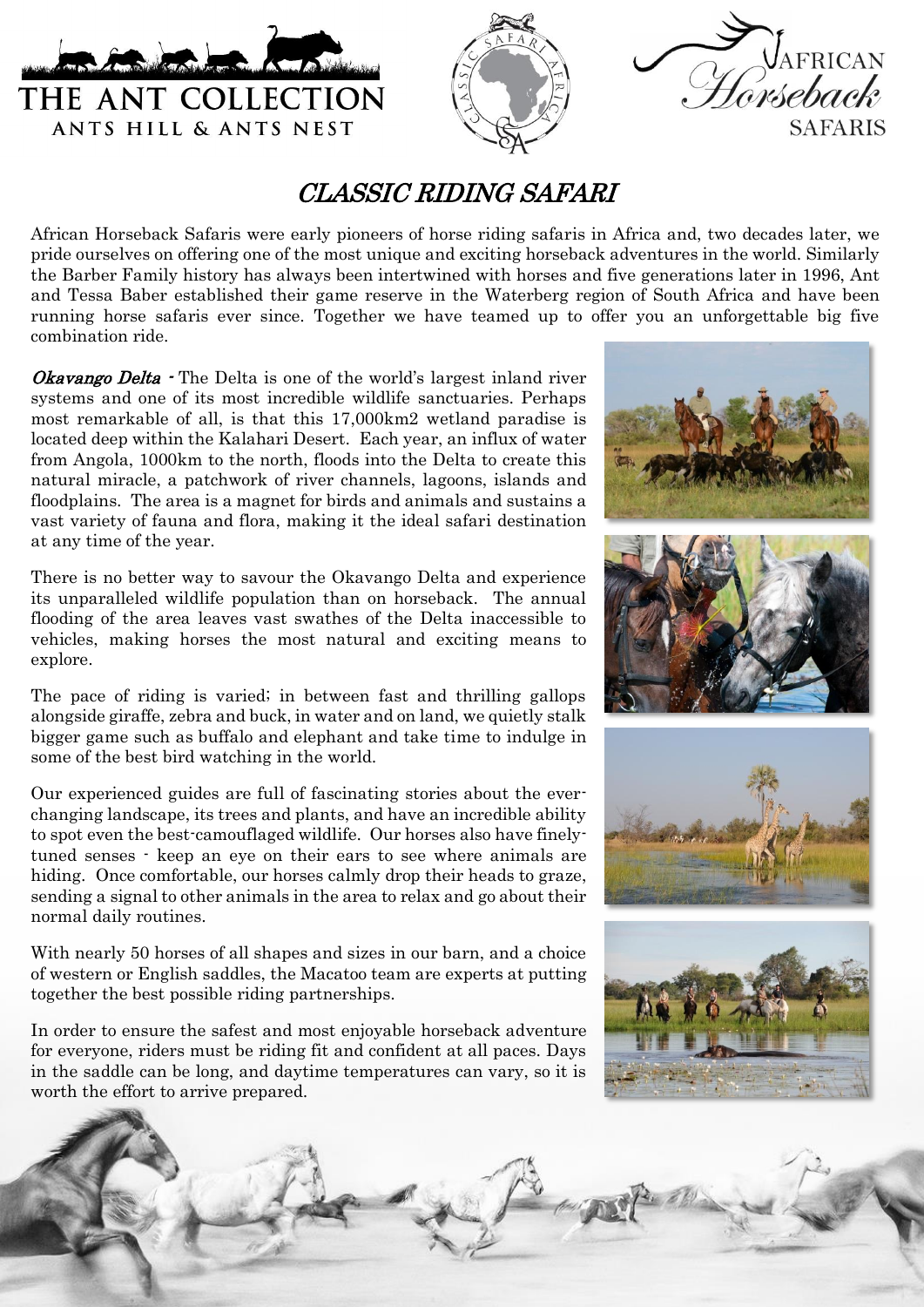





However an African safari adventure at Macatoo does not have to involve horses and we can easily cater for non-riding spouses, partners, friends and children. Indeed, many of our riding guests like to have time away from the saddle and take advantage of the wide range of other activities on offer.

Waterberg - Our reserve is one of diverse topography and vegetation ranging from wide-open plains to beautiful mountainous areas, enabling us to naturally sustain the widest variety of game possible. It boasts with over 40 species of game including the rare sable antelope, Livingstone eland, Nyala, Oryx, Giraffe, Buffalo, White Rhino and well over 300 species of resident and migrant birds. In addition to game drives, the reserve offers a safe and secluded environment to allow guests of all ages to enjoy guided bush walks, horse rides and cycling.

Ant's have a herd of over 90 horses and can cater for riders of all riding abilities and have fit, reliable and responsive horses, providing a choice for both the professional rider and absolute beginner including children. The riding is over varied terrain and you can canter along open sandy tracks or traverse high ridges with spectacular vistas. The pace can be as fast or relaxed as the rider is comfortable with.

When you come across game you can often get so close the experience is unforgettable. The reserve is home to a vast variety of flora and fauna including buffalo, rhino, sable, roan, Livingstone eland and a host of other plains game not forgetting the incredibly variety of bird life.

We take great pride in our sumptuous home cooking, dining in a variety of places and outside whenever possible. We often end morning game activities with a bush lunch, whilst at night we sit around open fires under the stars. The chefs can cater for all dietary requirements and we serve excellent South African estate wines.

We are sure you will never forget the true sense of freedom which you will experience on your horse with us in Africa.